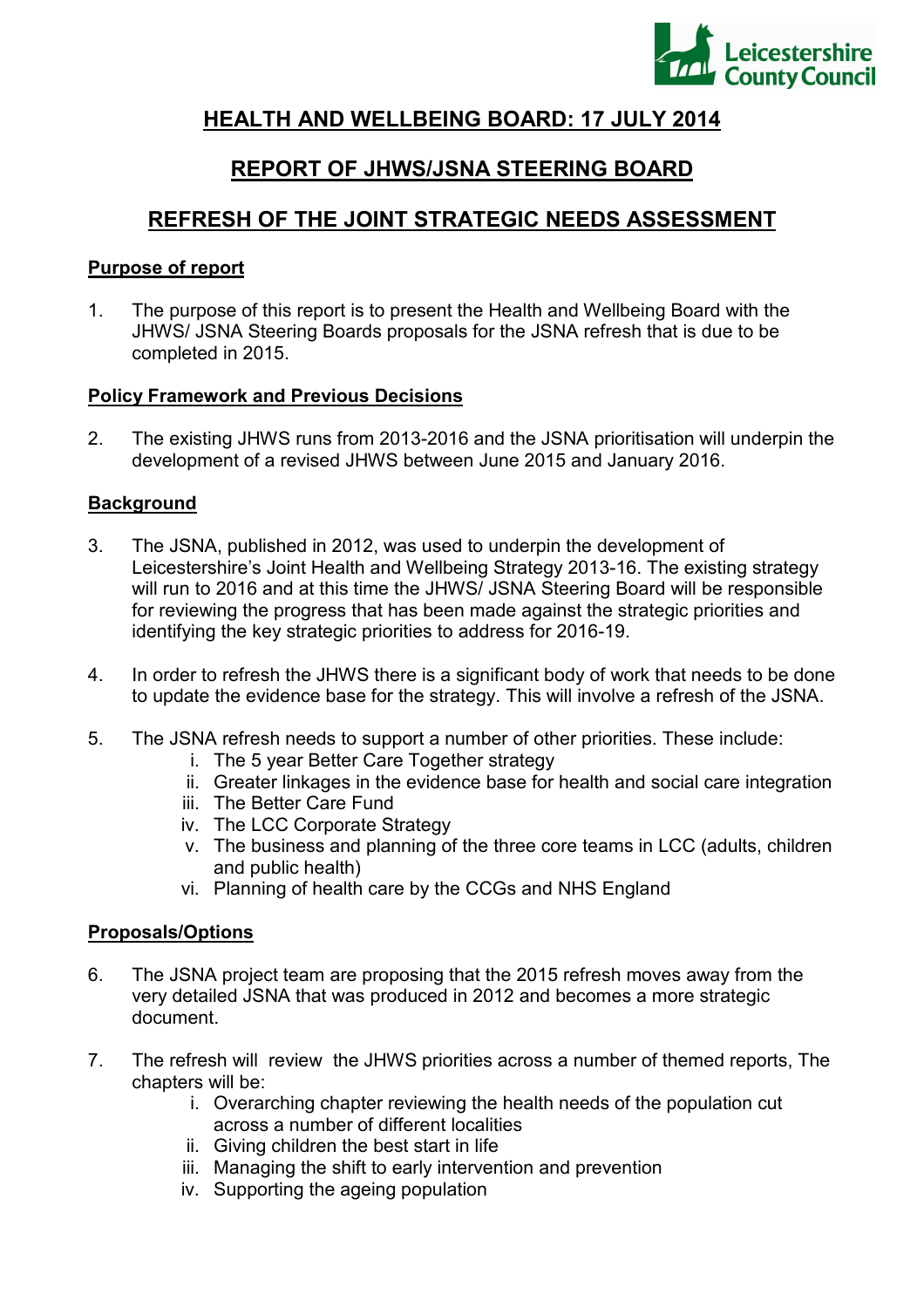- v. Improving mental health and wellbeing
- vi. Learning disabilities
- vii. Recommendations for priorities
- 8. The JSNA Project Team is also planning to make the JSNA data more accessible through the development of a number of topic specific dashboards linked to the JSNA core dataset.
- 9. The JSNA will review:
	- i. The level of need in the population
	- ii. Current service provision
	- iii. Projected service use in 3-5 years time
	- iv. Evidence of what works
	- v. User views
	- vi. Unmet need and service gaps
	- vii. Recommendations for commissioning

#### **Consultation/Patient and Public Involvement**

10. The JSNA will have to go through a period of consultation. This will be integrated into the HWBs communications and engagement plan to ensure that this is done effectively and efficiently.

#### **Resource Implications**

- 11. This is a significant project that will need resources from across the council. It is also essential that intelligence from the CCGs is integrated into the JSNA refresh. It is proposed that a small dedicated team of people across each team take forward the reports development.
- 12. There are specific pieces of work that will require additional resource and the JHWS/ JSNA Steering Board will review this later in the year:
	- i. Integrating the JSNA engagement work with the HWB communications and engagement strategy
	- ii. Redevelopment of the web pages used for the JSNA
	- iii. Specific support around JSNA dashboard development
- 13. There are still significant gaps in the evidence base, particularly with respect to:
	- i. Protected characteristics
	- ii. User views
	- iii. Community assets

It is proposed that there needs to be a greater focus on these areas going forwards and a way to ensure that these gaps are filled with relevant local and national evidence in the future.

#### **Timetable for Decisions**

14. This work needs to start in August 2014.